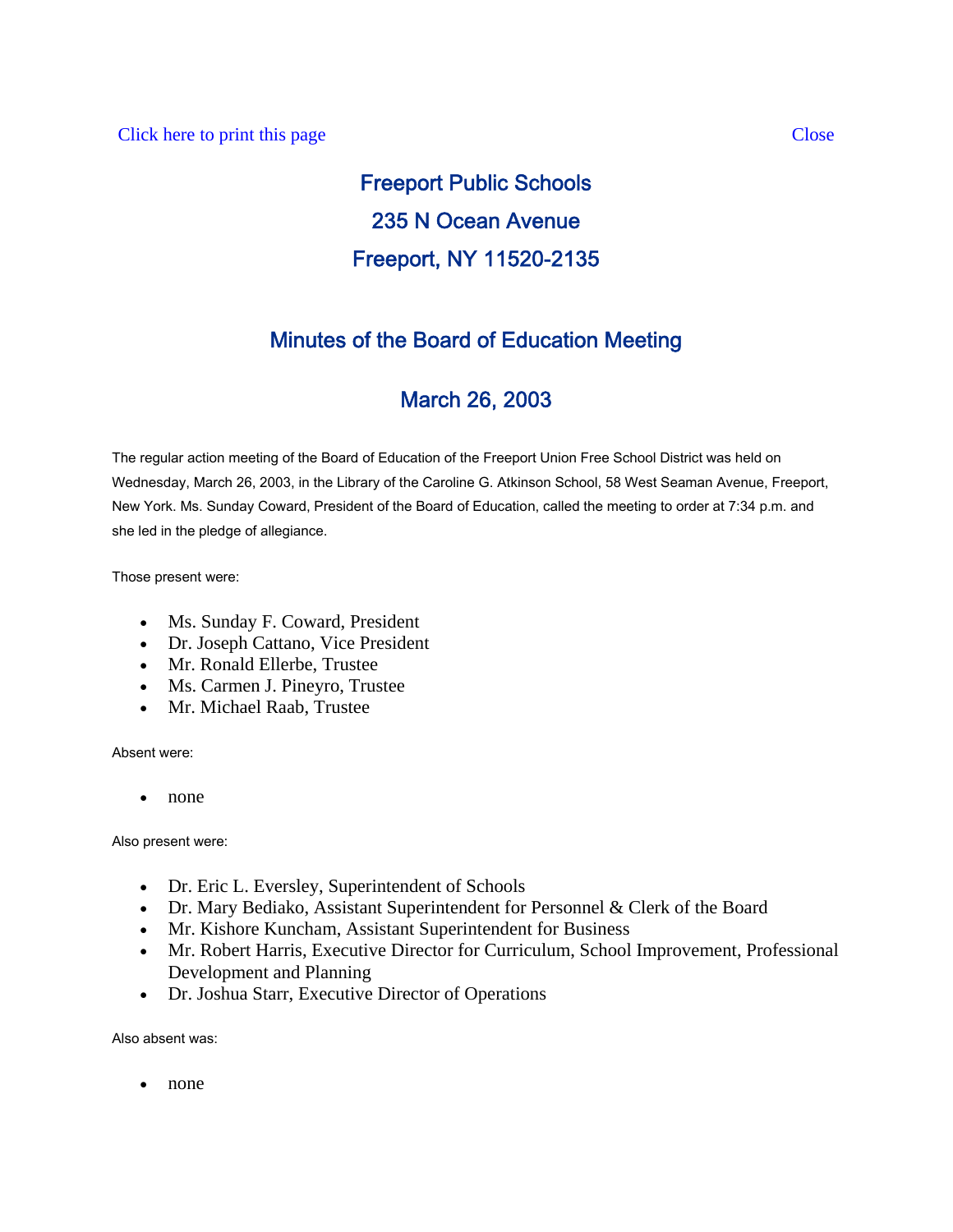Guests were:

• Nela Hawthorne and the members of DECA (Distributive Education Clubs of America)

The number of people in the audience at the opening of the meeting was approximately 30.

# Superintendent's Report

Dr. Eversley, Superintendent of Schools, gave a hearty congratulation to the Freeport High School winners of the Distributive Education Clubs of America (DECA) Regional Competition. Held at Nassau Community College on January 8th, 2003.These students will advance to compete in the New York State Competition in Rochester. Dr. Eversley introduced Ms. Nela Hawthorne, Advisor to the group. She gave a presentation about the club and introduced three students who assisted her with the Presentation. Her assistants were Kevin Scales, Jessica L-Iucanlano and Joey Falco. The following students won awards at the Regional Competition.

| Renee Allenye          | <b>Apparel and Accessories</b>            |
|------------------------|-------------------------------------------|
| Jodi-Ann Blair         | <b>Business and Marketing</b>             |
| <b>Whitney Collins</b> | Apparel and Accessories                   |
| Raquel Corona          | Retail Merchandising                      |
| Steven Gonzalez        | Retail Merchandising                      |
| Kristen Harleston      | Sales Demonstration                       |
| Amanda Kistela         | Apparel and Accessories                   |
| Keith I ewis           | Business and Marketing Law                |
| Jessica L-Iucanlano    | <b>Wholesale Selling</b>                  |
| Naimah Mohammad        | Job Interview                             |
| Daniel Okobi           | Marketing Management                      |
| Jessica Ramirez        | Retail Merchandising                      |
| Aisha Rouse            | Apparel and Accessories Management        |
| <b>Kevin Scales</b>    | Quick Serve Restaurant Management         |
| Steven Singh           | <b>Full Service Restaurant Management</b> |
| Deniqua Smith          | Marketing Management                      |
| <b>Javier Smith</b>    | <b>Food Marketing</b>                     |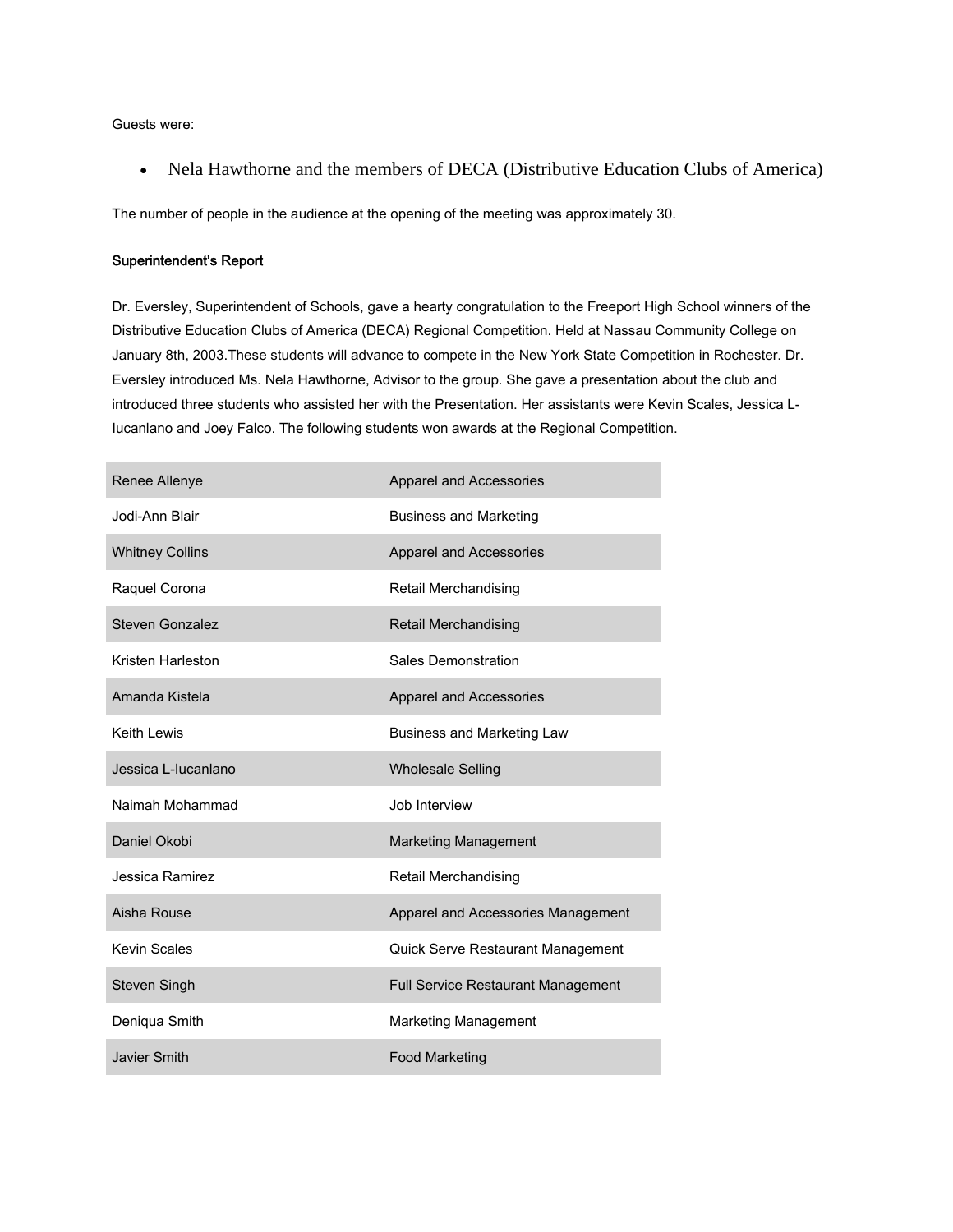Dr. Eversley then turned the meeting over to Mr. Robert Harris, Executive Director for Curriculum, School Improvement, Professional Development and Planning. Mr. Harris discussed the school improvement plan and the goals that have been set forth for the improvement plan. The Superintendent thanked Mr. Harris.

At this time a short discussion was held to change the order of the meeting and allow the public to ask their questions or express their concerns.

#### Questions from the Public

The public was given the opportunity to address the Board of Education. Each speaker was allowed to address the Board for 6 minutes. The Board and administration addressed the comments from the public.

The Superintendent continued with his report to the Board and he introduced Mr. Kishore Kuncham, Assistant Superintendent for Business. Mr. Kuncham discussed the 2003 – 2004 Budget.

Dr. Eversley thanked Mr. Kuncham and reported to the Board that a proposition has been submitted to the Board for inclusion on the May ballot. Dr. Eversley also discussed with the Board the effect the heightened security alert has had on any field trips our students may take and that decisions would be made on a case by case basis for all trips.

#### Items for Action

On a motion by Ms. Pineyro and a second by Dr. Cattano the following items, on a consent agenda, were approved:

#### Acceptance of the Minutes

Resolved that the Board of Education hereby accepts the minutes of the following meetings as written:

February 5, 2003; February 12, 2003; February 26, 2003; March 12, 2003

#### Leave of Absence

Resolved that the Board hereby grants a request for leave as listed in the following:

- Jeanne Dipolito, full-time Teaching Assistant, extension of a leave of absence to March 30, 2003, for health reasons.
- Linda Huestis, part-time Teaching Assistant, effective January 27, 2003 through April 1, 2003, for health reasons.
- Gerald Wilson, Elementary Teacher, extension of a leave of absence to June 30, 2003, for health reasons.
- John Liadakis, Maintenance-Painter, effective December 12, 2002 through December 12, 2003, as per section 71 of Civil Service Law.
- Melba Marsh, full-time Teaching Assistant, effective March 28, 2003 through July 1, 2003, for health reasons.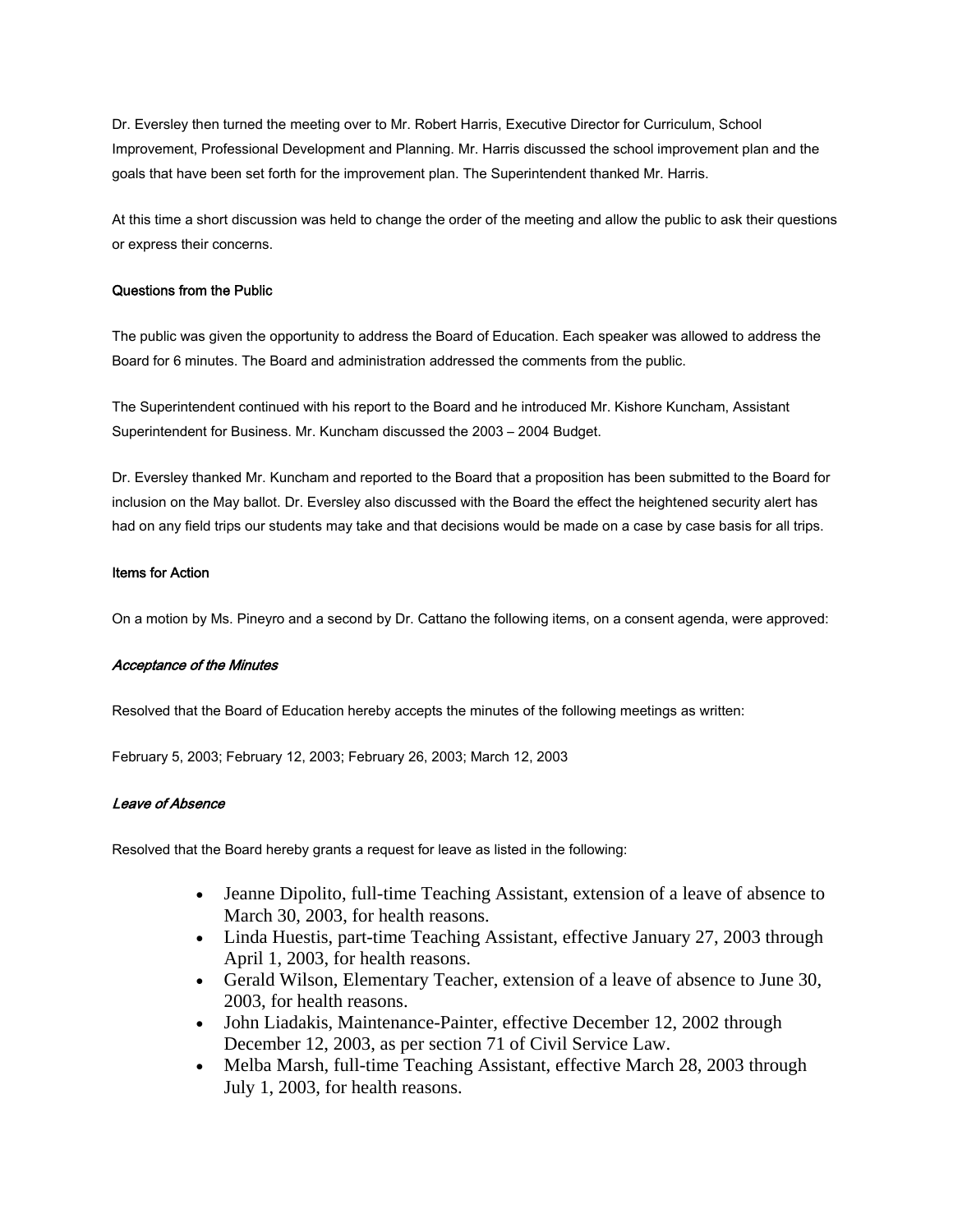• Ruth Muniz, full-time Teaching Assistant, effective February 13, 2003 through March 17, 2003, for health reasons.

# Change of Status

Resolved that the Board of Education for the Freeport Union Free School District hereby grants a request for an change of status as listed in the following Change of Status Report

> • Lloyd Burkett, from temporary to probationary Technology Teacher effective February 10, 2003 through February 9, 2005.

# Termination of Staff

Resolved that the Board of Education of the Freeport Union Free School District hereby terminates the services of the following employee as listed in the following termination report.

• Jean Francis, Security Aide, effective March 21, 2003.

# Resignation of Staff

Resolved that the Board of Education the Freeport Union Free School District hereby accepts the letter(s) of resignation from the following staff members as listed:

- Maria Solomon, part-time Teaching Assistant, effective March 7, 2003.
- Celina Shavuo, part-time Teaching Assistant, effective March 21, 2003.
- Laurie Trujillo, Elementary Teacher, effective February 23, 2003.
- Lauren First, part-time Teaching Assistant, effective March 3, 2003.
- William Vazquez, 10 Month Cleaner, effective January 28, 2003.
- Belarminio Peralta, Security Aide, effective March 17, 2003.

### Retirement of Staff

Resolved that the Board of Education of the Freeport Union Free School District hereby accepts the letters of retirement from the following staff member:

> • McArthur McKinnon, Physical Education Teacher, effective February 26, 2003, after serving the children of Freeport for more than 28 years.

### Appointment of Staff

### **Probationary**

RESOLVED that the Board of Education of the Freeport Union Free School District, upon the recommendation of the Superintendent, hereby appoints the individuals listed in the attached Appointment of Staff Report - Probationary, in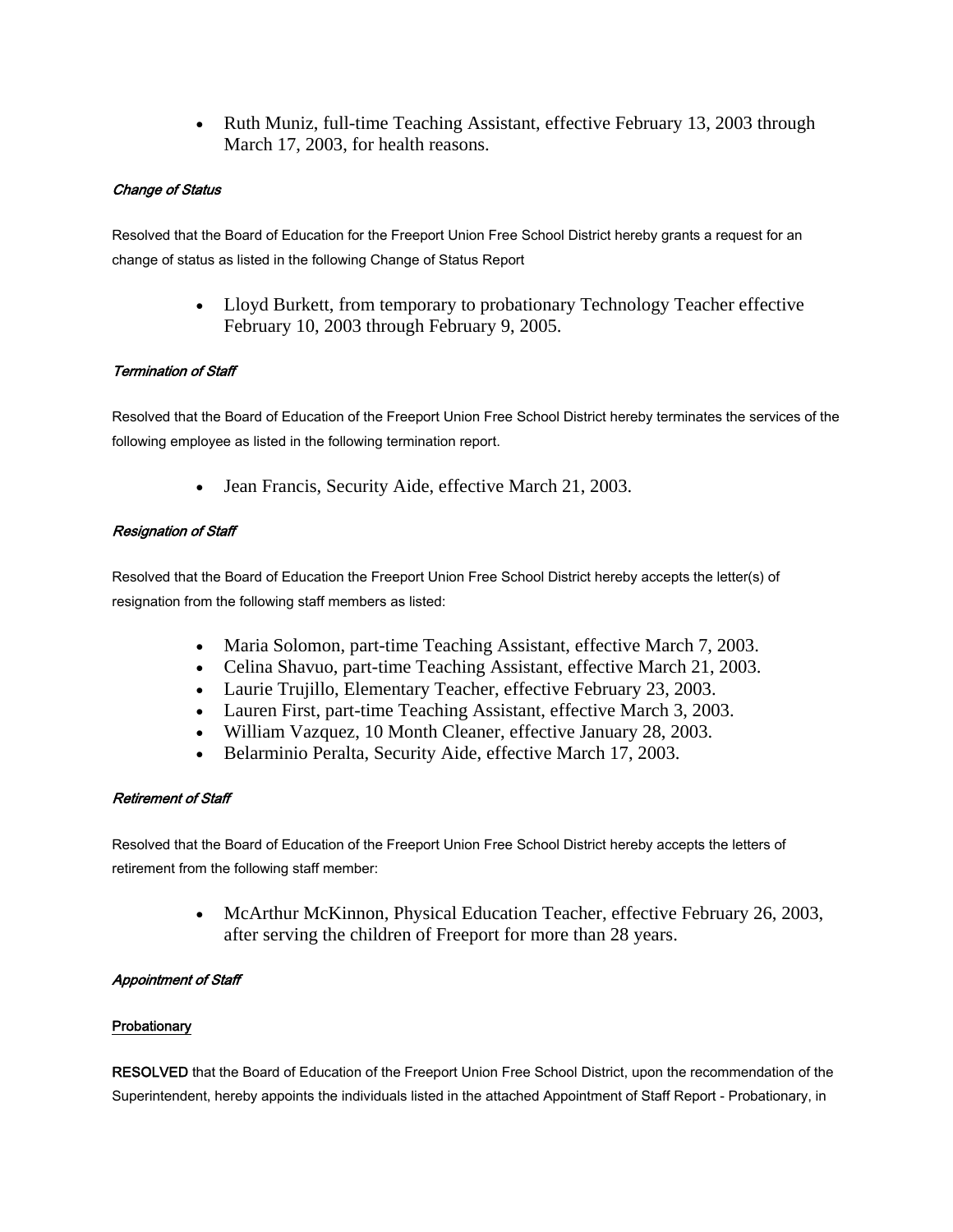accordance with the rules of the Board of Regents. These individuals shall possess appropriate certification allowing them to serve as teachers in the public schools of New York:

- Laurie Trujillo, Reading Teacher, (replacing S. Beauchamp, retired) a probationary appointment effective February 24, 2003 through February 24, 2005. Compensation will be on step 5-2A of the U3D Schedule at \$56,853. Assignment: New Visions.
- Betsy Colagiacomo, Reading Teacher, (replacing C. Varsalona, resigned) a probationary appointment effective March 10, 2003 through March 9, 2005. Compensation will be on step 7-2A of the U3D Schedule at \$61,165. Assignment: Archer.

# Temporary Assignment

Resolved that the Board of Education of the Freeport Union Free School District, upon the recommendation of the Superintendent, hereby appoints the individuals listed in the attached Appointment of Staff Report - Teacher Category, in accordance with the rules of the Board of Regents. These individuals shall possess appropriate certification allowing them to serve as teachers in the public schools of New York:

> • Alexis Cilento, Elementary Teacher, (replacing G. Wilson, LOA) a temporary appointment effective February 25, 2003 through June 30, 2003. Compensation will be according to step 1-1A of the U3C Schedule at \$41,163. Assignment: Atkinson.

### Teacher Assistant and Permanent Substitutes

Resolved that the Board of Education of the Freeport Union Free School District, upon the recommendation of the Superintendent, hereby appoints the individuals listed in the attached Appointment of Staff Report - Teacher Assistant Category, in accordance with the rules of the Board of Regents. These individuals shall possess appropriate certification allowing them to serve as teachers in the public schools of New York:

> • Jossy Quito, Permanent Substitute, (special circumstances) a temporary appointment effective March 10, 2003 through June 30, 2003. Compensation will be at the Substitute Pay Rate of \$125 per day. Assignment: Giblyn

### Teacher Assistant

Resolved that the Board of Education of the Freeport Union Free School District, upon the recommendation of the Superintendent, hereby appoints the individuals listed in the attached Appointment of Staff Report - Teacher Assistant Category, in accordance with the rules of the Board of Regents. These individuals shall posses appropriate certification allowing them to serve as teachers in the public schools of New York.

> • Sean Caldwell, part-time Teaching Assistant, (replacing L. First, resigned) a temporary appointment effective March 3, 2003 through June 30, 2003.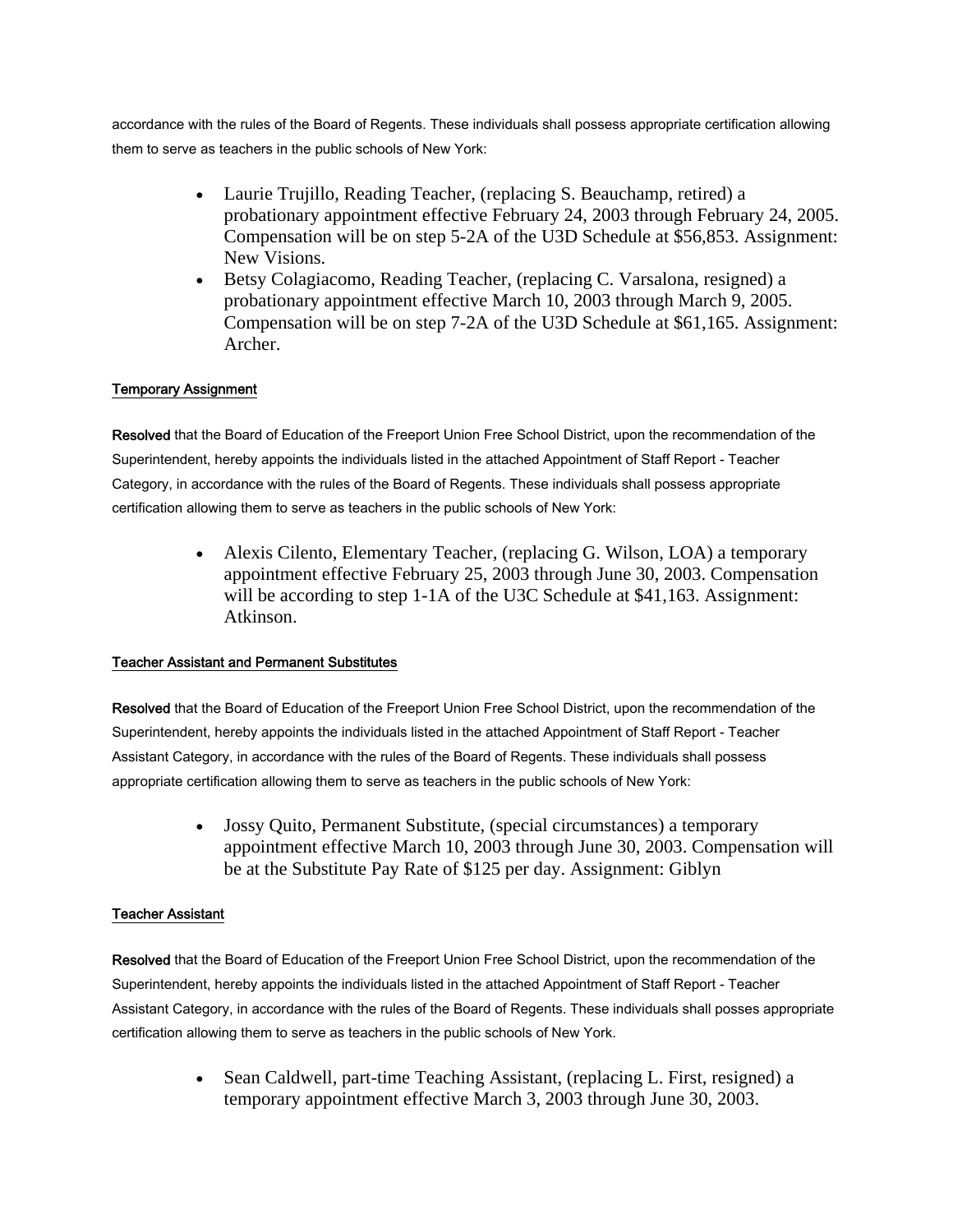Compensation will be according to the FTAA Contract at \$6,899. Assignment: Archer.

# Appointment of Non-Instructional Staff

Resolved that the Board of Education hereby appoints the individuals as listed in the attached Appointment of Staff Report - Civil Service, in accordance with Civil Service Rules and Regulations:

- Leonora Goetchius, Stenographic Secretary, (replacing C. Sullivan, resigned) a probationary appointment effective March 17, 2003 for a period of 26 weeks upon Civil Service approval. Compensation will be according to the Clerical Contract at \$45,000. Assignment: FHS.
- Luis Medina, 10 M0nth Cleaner, (replacing W. Vasquez, resigned) a probationary appointment effective January 29, 2003 for a period of 26 weeks upon Civil Service approval. Compensation will be according to the Custodial Contract at \$14,677 Assignment: New Visions.
- Thomas Anderson, Security Aide, (replacing T. Smallwood, resigned) a probationary appointment effective March 10, 2003 for a period of 26 weeks upon Civil Service approval. Compensation will be according to the Security Contract at \$14,640. Assignment: FHS.
- Thomas Hirtzel, Custodian, (replacing R. Bennett, retired) a probationary appointment effective March 24, 2003 for a period of 26 weeks upon Civil Service approval. Compensation will be according to the Custodial Salary Schedule at \$29,638. Assignment: FHS.

# CSE/CPSE Minutes

RESOLVED that the Board of Education hereby accepts the minutes of the meetings of the committees on special education and preschool special education for the following dates:

February 3, 2003; February 12, 2003; March 7, 2003; March 11, 2003; March 12, 2003; March 13, 2003; March 14, 2003; March 20, 2003.

# Extra Duty / Co-Curricular and Supervisory Appointments

Resolved that the Board of Education of the Freeport Union Free School District hereby appoints the Extra Duty / Co-Curricular and Supervisory assignments as listed in the EXTRA DUTY/CO-CURRICULAR APPOINTMENTS as attached.

| Position | Stipend | Advisor        |  |
|----------|---------|----------------|--|
| Director | \$2.696 | Stephen Pagano |  |

2003 FHS MUSICAL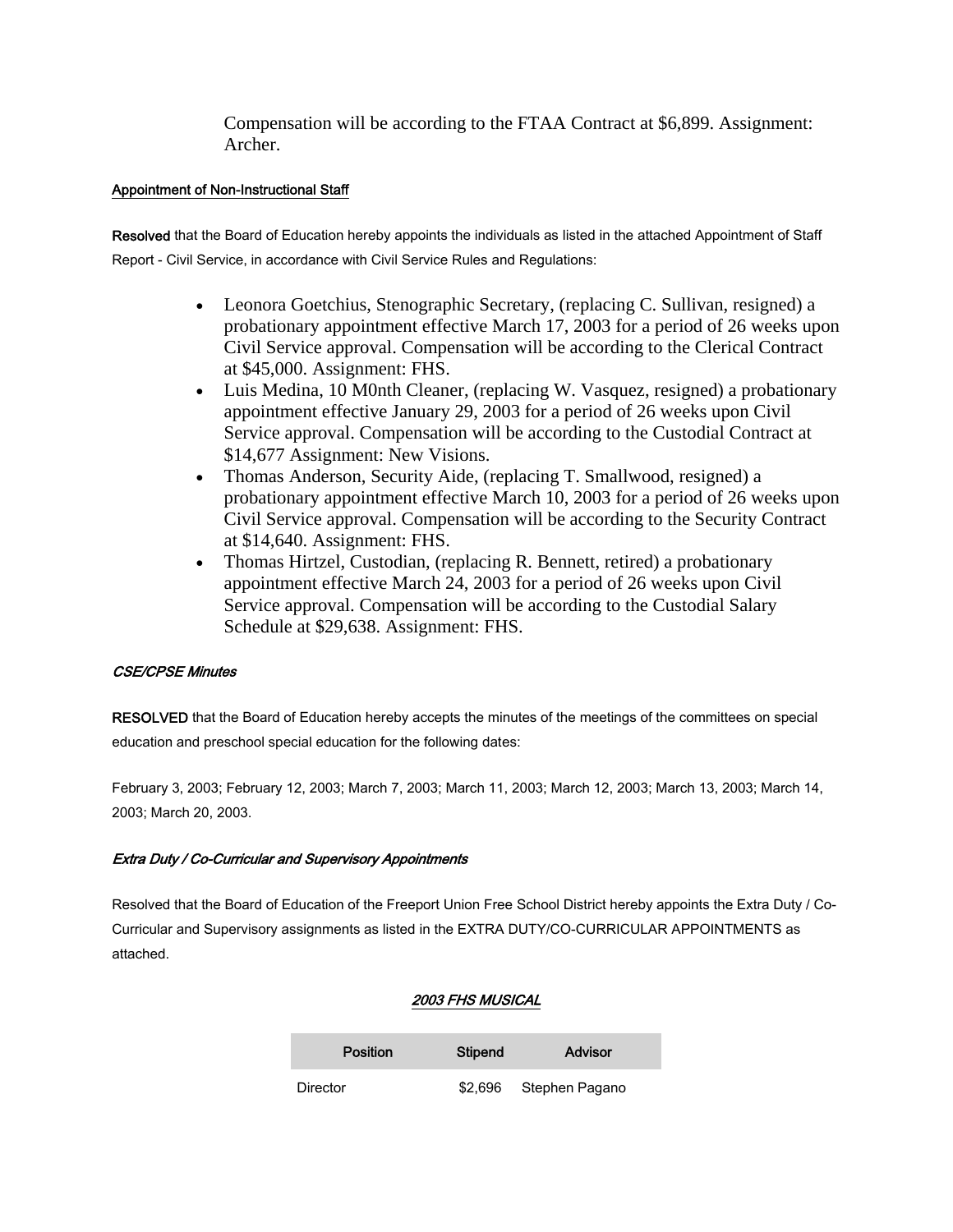| Producer                  | 1,348 | Robert Yarmola      |
|---------------------------|-------|---------------------|
| Orchestra Prep            | 883   | <b>Peter Martin</b> |
| <b>Musical Director</b>   | 883   | Stephen Pagano      |
| Choreographer             | 883   | Kathleen Pagano     |
| Costume Designer          | 883   | Virginia Santo      |
| Stage Designer            | 883   | Kari Martin         |
| <b>Artistic Advisor</b>   | 883   | Kari Martin         |
| <b>Technical Director</b> | 883   | Douglas Martines    |
| Conductor                 | 464   | <b>Peter Martin</b> |
| Accompanist               | 464   | Fllen Schutt        |

### Bid Award Submarine/Hero Sandwiches Bid #517

Resolved that the Board of Education of the Freeport Union Free School District hereby awards the following bid as listed in the Bid Award Report and as recommended in the attached bid recommendation, accepting the lowest responsible bid as per bid specifications, and reserving the right to increase or decrease quantities of each item as needed. (attached)

The motions carried unanimously: Cattano, Coward, Ellerbe, Pineyro, and Raab.

#### Individual Action Items

#### Granting of Tenure

Mr. Raab made a motion to table the resolution to grant tenure. Dr. Cattano seconded the motion. The vote was:

- Yea; Cattano, Raab.
- Nay; Coward, Ellerbe, Pineyro.
- Abstentions; 0

The motion was defeated.

(There was no discussion on the motion to table.)

Mr. Ellerbe made the following motion;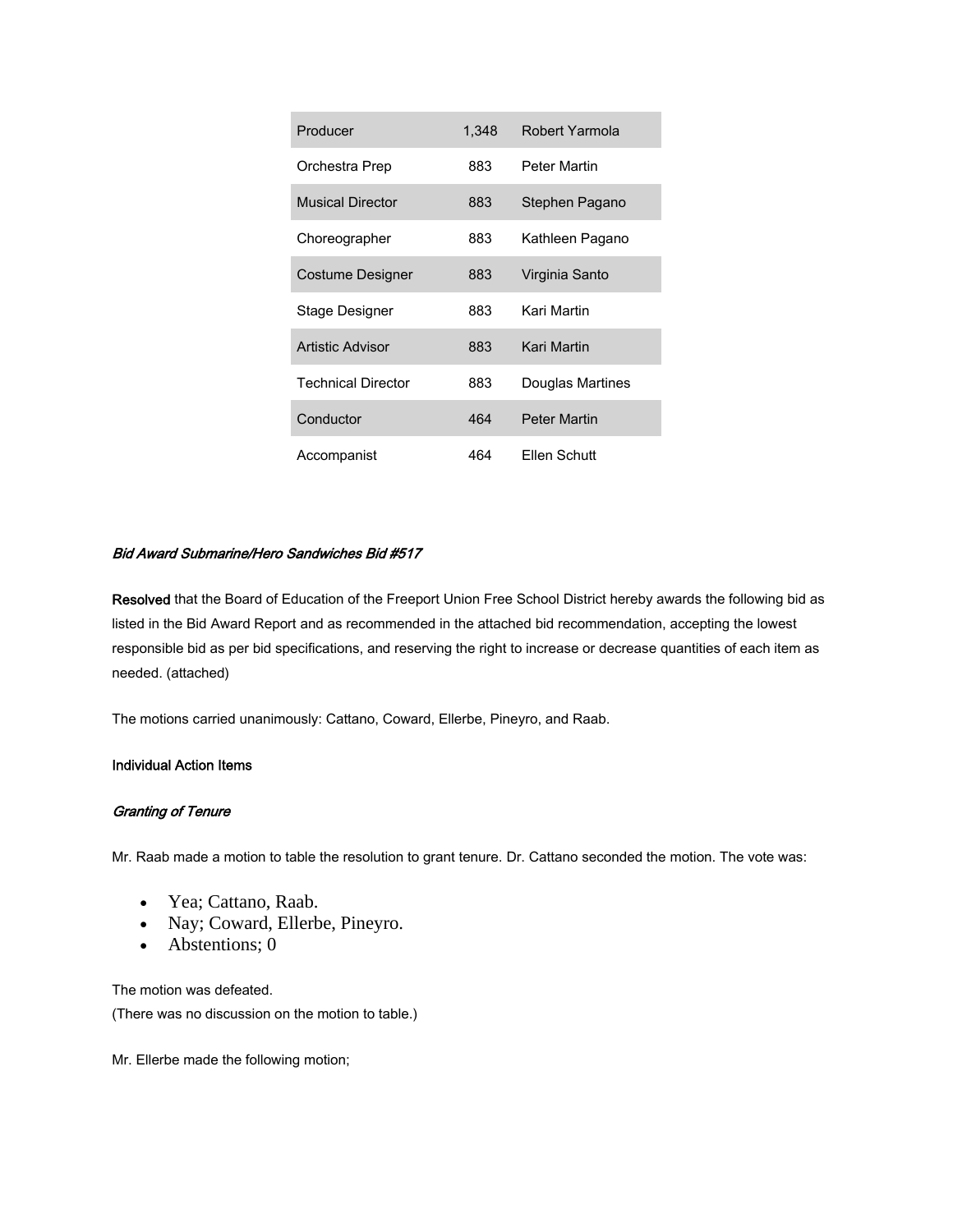Resolved that the Board of Education of the Freeport Union Free School District hereby grants tenure status to the following individuals:

- Director: Mark Stine, Director of Pupil Personnel Services, effective May 1, 2003
- Teacher: Frances Jonza Clark, Elementary Teacher, April 21, 2003

Ms. Pineyro seconded the motion and the motion passed.

The vote was:

- Yea; Coward, Ellerbe, Pineyro.
- Nay;  $0$
- Abstentions; Cattano, Raab.

Memorandum of Agreement with The Association Partnership Ms. Pineyro made the following motion;

Whereas, the Freeport Union Free School District is dedicated to developing leadership, improving instruction for all students, and strategic planning, and

Whereas, The Association Partnership can provide expertise in these areas from nationally recognized experts, at no cost to the district, through December 10, 2005, by the Freeport Public Schools becoming a Pilot Site, therefore be it Resolved, by the Board of Education, the Freeport Union Free School District agrees to become a Pilot Site and collaborate with The Association Partnership on strategic planning, leadership development and the improvement of instruction for all students. (attached)

Mr. Ellerbe seconded the motion and the motion passed. The vote was:

- Yea; Coward, Ellerbe, Pineyro, Raab.
- Nay;  $0$
- Abstentions; Cattano.

### Proposition to Increase the Number of Trustees

Dr. Cattano made the following motion;

Resolved that the Board of Education of the Freeport Union Free School District hereby directs the District Clerk to amend the legal notice for the District's Annual Meeting to reflect proposition #3 as follows:

"That the number of School Board Trustees be increased from five (5) to nine (9) trustees."

Ms. Pineyro seconded the motion and the motion passed. The vote was:

- Yea; Coward, Ellerbe, Pineyro, Raab.
- Nay;  $0$